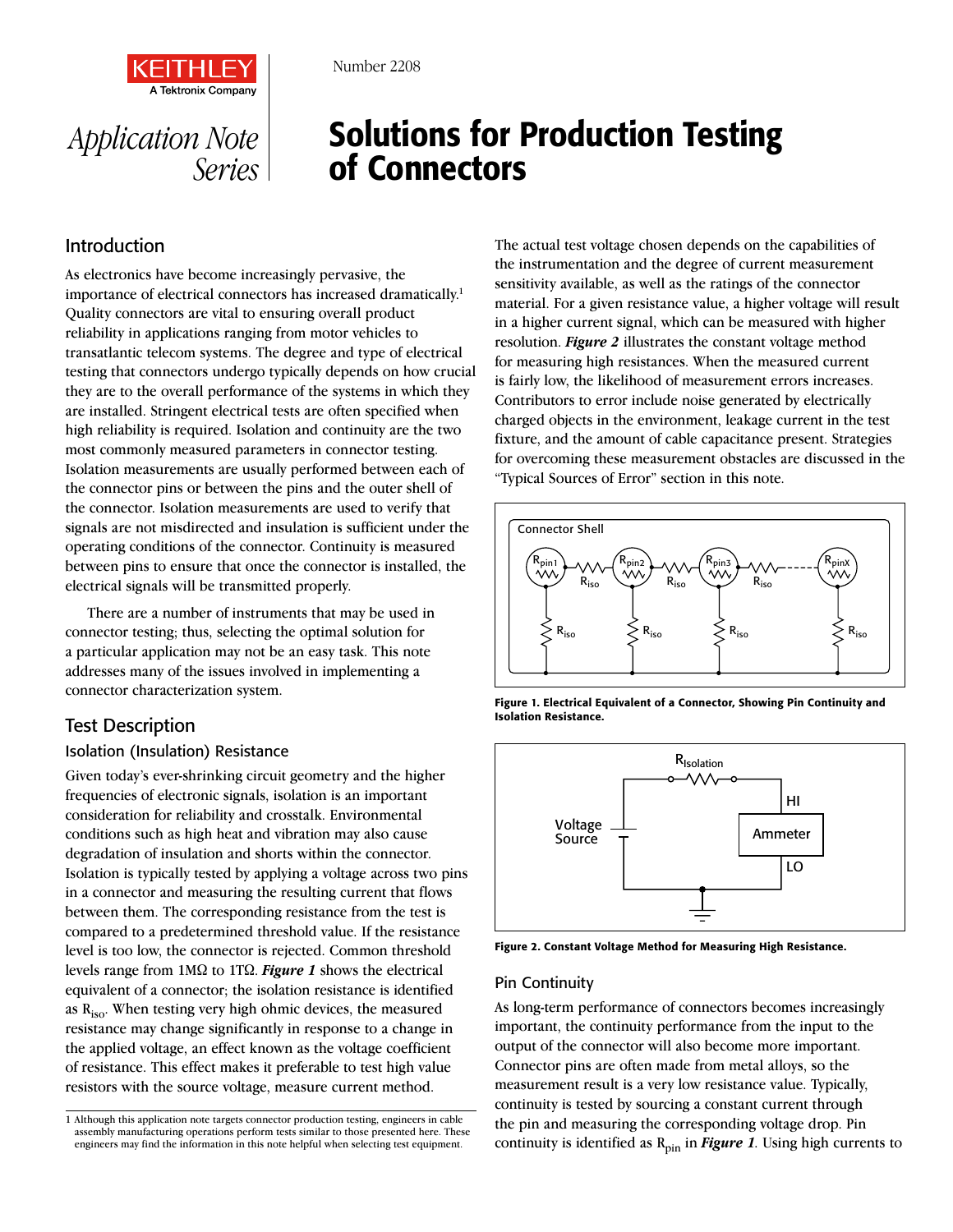test continuity has two advantages. First, using a sufficiently high test current ensures the resulting voltage signal will be above the noise floor of the test system. The noise floor includes the error related to the voltage drop in lead resistances and the voltages due to the variation of temperature at junctions of dissimilar metals. Second, a higher test current can also serve as a stress test for the connector. Often, the connector will be tested at a current level higher than the rated current level in order to verify performance margin. *Figure 3* illustrates how a current source and voltmeter are used to measure resistance. Most instruments designed to measure low resistances have a built-in current source and voltmeter and can be configured to measure resistance with one instrument bus command or button on the front panel.



Figure 3. Constant Current Method for Measuring Low Resistance

Table 1. Instrument Selection Guide for Connector Test.

## Solutions Overview

*Table 1* shows a representative selection of Keithley test equipment solutions for connector testing. Use this table to identify the solution that best fits the specific measurement parameters.

When selecting test equipment, the user/design engineer needs to determine appropriate accuracy and speed requirements, the range of resistances to be measured, the method of measuring resistance, and whether or not it's necessary to control the value of test current or voltage. Additional features such as handler interfacing and limit testing may also be of importance to the user.

Selection of a switch solution requires a plan of the test environment and the sequence of tests to be performed. Answering the following questions will assist the engineer in designing a switch system:

- How many devices are to be tested?
- Is parallel testing needed?
- Will the system be performing multi-pin/pin-to-pin testing?
- What are the maximum voltage and current levels to be sourced and/or measured?

| <b>Test Equipment</b>                         | Pin<br>Continuity | <b>Isolation</b><br><b>Test</b> | <b>Measurement Ranges</b>            | <b>Notable Features</b>                                                                         |
|-----------------------------------------------|-------------------|---------------------------------|--------------------------------------|-------------------------------------------------------------------------------------------------|
| Model 2750 Multimeter/                        |                   |                                 | Pin Continuity: $1m\Omega +$         | Optional internal switching.                                                                    |
| Switch System                                 |                   |                                 | Isolation: Up to $100M\Omega$        | Offset compensation.                                                                            |
|                                               |                   |                                 |                                      | Common-side ohms configuration.                                                                 |
|                                               |                   |                                 |                                      | Enhanced low ohms measurement capability.                                                       |
| Model 2790 SourceMeter/                       |                   |                                 | Pin Continuity: $10m\Omega +$        | Optional internal switching.                                                                    |
| Switch System                                 |                   |                                 | Isolation: Up to $1G\Omega$          | Offset compensation.                                                                            |
|                                               |                   |                                 |                                      | 500V programmable voltage source (low power).                                                   |
|                                               |                   |                                 |                                      | 50mA programmable current source.                                                               |
| Model 2400 SourceMeter®                       |                   |                                 | Pin Continuity: 1m2+                 | Programmable test current (pin continuity).                                                     |
| <b>SMU</b> Instruments                        |                   |                                 | Isolation: $\sim 1G\Omega$           | Programmable voltage source (isolation test).                                                   |
|                                               |                   |                                 |                                      | Ability to save 100 test setups in memory.                                                      |
|                                               |                   |                                 |                                      | Auto output-off → reduce device heating.                                                        |
|                                               |                   |                                 |                                      | Contact check option.                                                                           |
| Model 2400 SourceMeter and Model              |                   |                                 | Pin Continuity: $1\mu\Omega$ +       | Programmable test current.                                                                      |
| 2182A Nanovoltmeter                           | $\bullet$         |                                 |                                      | Delta mode-current reversal technique for 2400 and 2182A.                                       |
|                                               |                   |                                 | Pin Continuity: $1m\Omega +$         | Optional internal switching.                                                                    |
| Model 3706A System Switch/<br>Multimeter      |                   |                                 | Isolation: Up to 100MΩ               | Offset compensation.                                                                            |
|                                               |                   |                                 |                                      | Common-side ohms configuration.                                                                 |
|                                               |                   |                                 |                                      | Enhanced low ohms measurement capability.                                                       |
|                                               |                   |                                 |                                      | Up to 576 two-wire multiplexer channels.                                                        |
|                                               |                   |                                 |                                      |                                                                                                 |
| Model 6487 Picoammeter with<br>Voltage Source |                   | $\bullet$                       | Isolation: $1k\Omega-1T\Omega$       | Independent programmable voltage source (±500V).                                                |
|                                               |                   |                                 |                                      | V/I Ohms.                                                                                       |
| Model 6517B Electrometer                      |                   |                                 | Isolation: $200k\Omega - 1e17\Omega$ | Independent programmable voltage source (±1000V).                                               |
|                                               |                   |                                 |                                      | Optional internal switching.                                                                    |
|                                               |                   |                                 |                                      | Optional temperature and humidity measurements.                                                 |
| Model 2001/2002 High Performance              |                   |                                 | Pin Continuity: 10m2                 | Offset compensation.                                                                            |
| Multimeter                                    |                   |                                 | Isolation: Up to $1G\Omega$          | Optional internal switching.                                                                    |
|                                               |                   |                                 |                                      | Optional Model 1801 Nanovolt Preamp to increase sensitivity (with                               |
|                                               |                   |                                 |                                      | this preamp, pin continuity range can extend down to $5m\Omega$ at a<br>test current of 9.2mA). |
| Model 6221 Current Source and                 |                   |                                 | Pin Continuity: 100nΩ                | Delta Mode for low thermal, low resistance measurements.                                        |
| Model 2182A Nanovoltmeter                     |                   |                                 | Isolation: Up to $100G\Omega$        |                                                                                                 |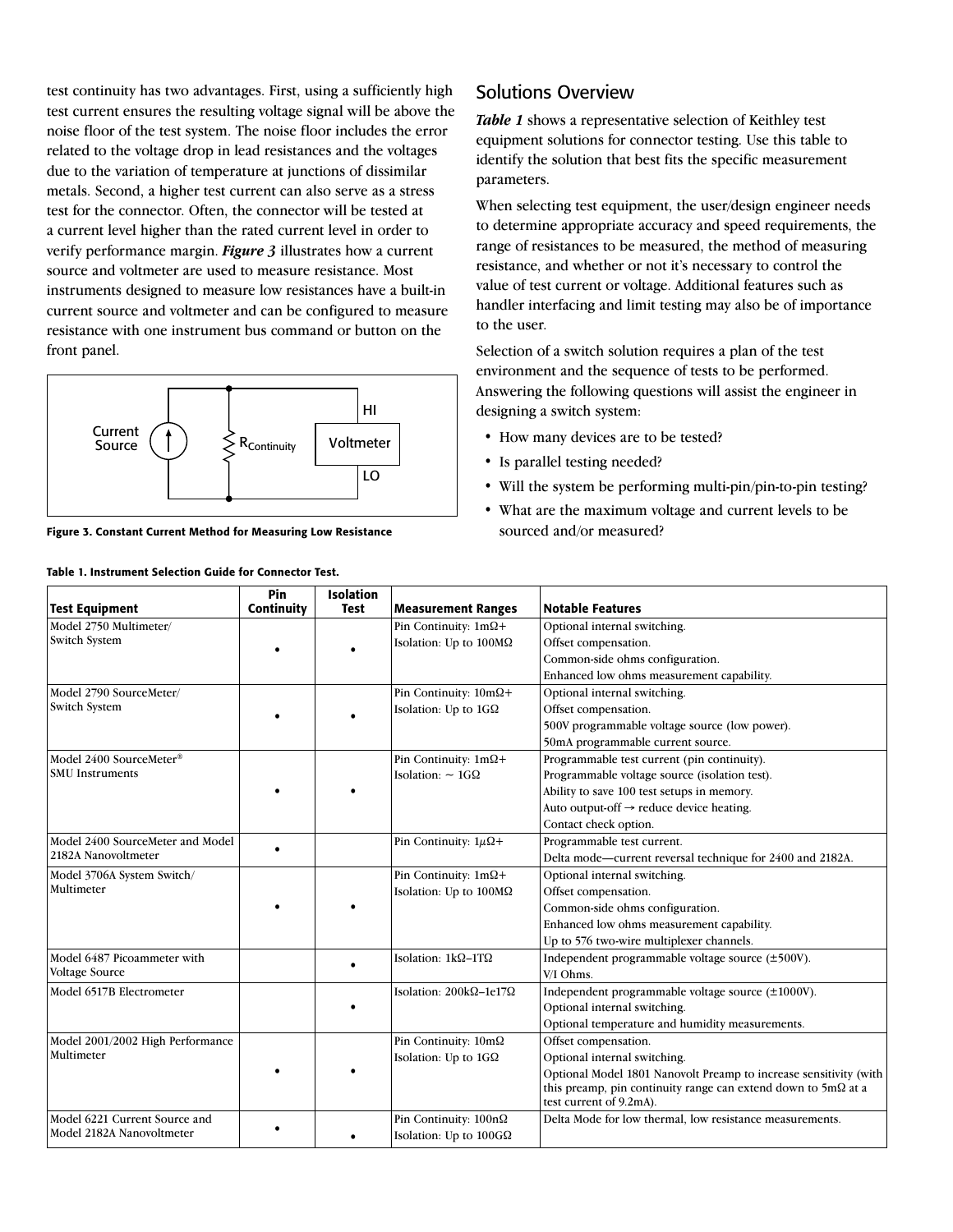#### • What are the speed and accuracy requirements?

After having determined the specific application needs, the designer may wish to review the switching and measurement solution with a Keithley Applications Engineer.

## Test System Option Descriptions

#### Series 3700A or Series 2700/Integra Systems

Choosing the appropriate test equipment can be difficult. Series 3700A or Series 2700 Systems simplify the test setup by combining the switch and measurement hardware into a single unit. These products incorporate a precision digital multimeter with a wide assortment of switching cards and switching topologies (multiplexer, matrix, etc…). *Table 2* provides an overview of the Series 3700A and 2700. For more details on the available switching modules, see the keithley.com website.

Both of these systems measure all ranges of resistance using the constant current method. The instruments' range (up to  $100\text{M}\Omega$ ) may be adequate for measuring isolation resistance in many applications. These models also offer fourwire connections, dry circuit testing (3706A and 2750), offset compensation and low current source to prevent device heating in low resistance measurements. The section of this note titled "Typical Sources of Error" discusses how these features can be useful in reducing or eliminating measurement errors.

The Model 3706A and Model 2750 mainframes have an enhanced ability to measure low ohms accurately. This makes it an ideal choice for pin continuity tests. Pairing the Model 3721 Switch Card with the 3706A or the Model 7701 Switch Card with the Model 2750 permits four-wire connections without comprising channel count. These cards offer the same channel count (3721: 40 channels, 7701: 32 channels) for four-wire resistance measurements as it does for two-wire measurements by using a common-side ohms configuration. As shown in *Figure 4*, a four-wire measurement is made by connecting the Sense HI and Input HI to a bus that is common with one side of all the devices. With such a configuration, up to 240 low resistance devices may be tested using the Model 3706A and six Model 3721 Switch Cards.

Testing multi-pin connectors may require a switch configuration in which measurements are made from any one pin to any other. A matrix switch card permits convenient



Figure 4. Common-Side Ohms Configuration

pin-to-pin testing and are available in both the Model 3700A and Series 2700 instruments.

#### Model 2790 SourceMeter/Switch System

If source programmability is required, consider the Model 2790 SourceMeter Switch System as a possible solution. A member of the Integra Series family of products, the Model 2790 has the multimeter functions of the Model 2700 with optional switching modules that include voltage and/or current sources. Three optional modules for the Model 2790 are available: Model 7751 High Voltage Source/Switch Module, Model 7752 Low Voltage Current-Source-Only Source/Switch Module, and Model 7702 40-Channel General Purpose Multiplexer Module.

The Model 7751 module contains a low power programmable 500V voltage source with a maximum current output of  $50\mu$ A. It also has a 50mA programmable current source. Additionally, an I-V converter is included on the 7751 module in order to make more accurate measurements than are possible with the ammeter internal to the Model 2790 mainframe. These enhanced source and measure capabilities allow making isolation measurements up to  $1G\Omega$  and continuity measurements down to  $10m\Omega$  with the Model 2790. The Model 7752 switch card is also as an option for the Model 2790. Containing just the 50mA programmable current source, the 7752 is ideal for applications where only continuity measurements will be made.

| Integra Series<br>  Product | Number<br>of Slots | Communication<br><b>Interface</b> | <b>Maximum Channel</b><br><b>Count or Crosspoints</b> | <b>Internal Data</b><br><b>Buffer Capacity</b> | <b>Maximum Reading</b><br><b>Rate, Single Channel</b><br>(readings/second) | <b>Additional Features</b>                                        |
|-----------------------------|--------------------|-----------------------------------|-------------------------------------------------------|------------------------------------------------|----------------------------------------------------------------------------|-------------------------------------------------------------------|
| <b>Model 2700</b>           |                    | <b>GPIB, RS-232</b>               | 80 channels or<br>96 crosspoints                      | 55,000                                         | 2000                                                                       |                                                                   |
| <b>Model 2701</b>           |                    | Ethernet, RS-232                  | 80 channels or<br>96 crosspoints                      | 450,000                                        | 3500                                                                       | Portable, 1/2 rack, 2U design                                     |
| <b>Model 2750</b>           |                    | <b>GPIB, RS-232</b>               | 200 channels or<br>240 crosspoints                    | 110,000                                        | 2500                                                                       | Low ohms capability ( $1\mu\Omega$ max.<br>sensitivity)           |
| <b>Model 3706A</b>          | 6                  |                                   | 576 channels or<br>576 crosspoints                    | 650,000                                        | 14,000                                                                     | Low ohms capability $(0.1\mu\Omega \text{ max.})$<br>sensitivity) |

#### Table 2. Integra Series Comparison Chart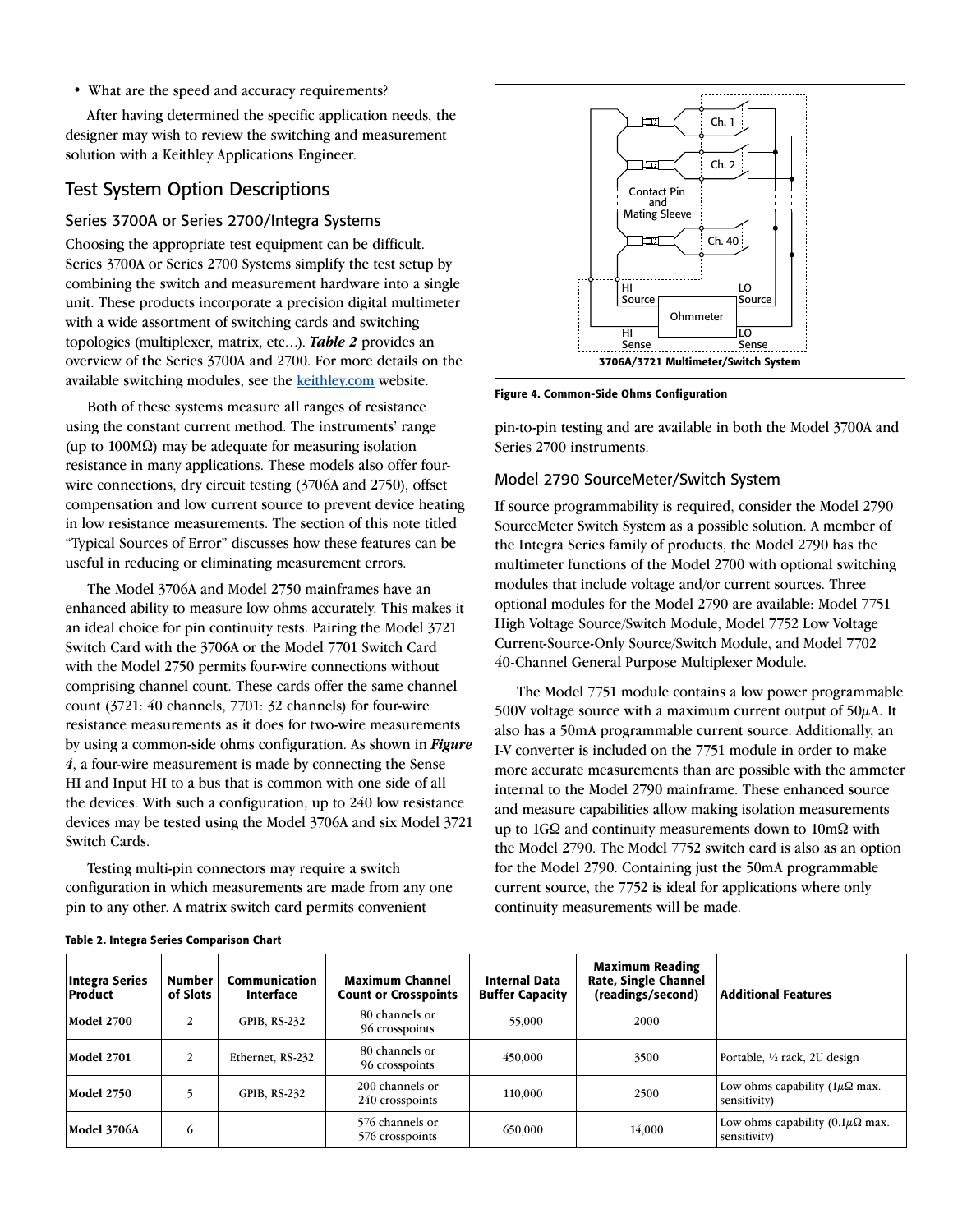Each Model 7751 or 7752 module allows two-wire connections to 12 DUTs. If more connections are required, consider using the Model 7702 40-Channel multiplexer card in the second slot of the Model 2790. In addition to higher channel count, this card permits routing to the DMM for general measurements, including voltage, current, and resistance. The sources on the Model 7751/2 cards are accessible via screw terminals and may be routed to the Model 7702 card for measurement.

For some applications, the measurement range of the Series 2700 instruments may not be broad enough to accommodate the test requirements for both isolation and continuity measurements. The engineer may also want more flexibility in the level of source current or voltage used in the test. In these cases, one of the Series 2400 SourceMeter® SMU instruments may be a more suitable solution.

#### Series 2400 SourceMeter® SMU Instruments

SourceMeter SMU instruments consist of a voltage source, current source, voltmeter, ammeter, and ohmmeter in a single half-racksized package. With these components, SourceMeter SMU instruments offer greater measurement sensitivity for pin continuity tests and extended range for isolation resistance tests. Some devices, however, may not be able to withstand such a high level of current without experiencing device heating, which can introduce significant error to the measurement. The SourceMeter products have an auto output-off feature that keeps the source turned on only long enough to complete the measurement (only a few milliseconds), which reduces device heating. As an added benefit, auto output-off provides cold switching, for extended relay life in switch systems. Series 2400 instruments also include offset compensation, as well as programmable compliance settings that allow users to apply dry circuit conditions.

For extremely low resistance devices that require a high degree of test accuracy, a more sensitive voltmeter, such as the Model 2182A Nanovoltmeter, will likely need to be paired with the SourceMeter SMU instrument. Using the Model 2182A and a SourceMeter SMU instrument, the uncertainty of a  $1m\Omega$ measurement with a 10mA source is 0.45%. Comparing these specifications with the example in the previous paragraph (where the SourceMeter SMU instrument alone was used), the 2182A/2400 configuration with a 100× reduction in source current leads to only a 0.15% increase in uncertainty. The combination of these two instruments offers wider flexibility in source current and measurement time. The Delta Mode feature of the Model 2182A also allows coordination with the SourceMeter SMU instrument to add offset compensation to the measurement.

Another potential source is to use the Model 6221 Current Source with the Model 2182A Nanovoltmeter. They were designed to work together for low resistance measurements.

At 100mA test current from the Model 6221 and the sensitivity of the Model 2182A at 10nV, the low resistance measurement is sensitive to 1e-7 $\Omega$  (100n $\Omega$ ).

Like the Model 2400, you have control over the test current. And the Model 6221 has the trigger link connection to trigger the Model 2182A for delta measurements. The main advantage to using Models 6221/2182A over Models 2400/2182A is that the Model 6221 controls the two units. The data is shown on the Model 6221 in volts, ohms, watts, or siemens. Since the two units were developed with delta mode in mind, the system is very simple to configure.

Once the serial cable and trigger link cable are connected between the two instruments, it takes only a few button pushes to configure and start the delta mode. The Model 6221's maximum current is 100mA.

The 2400 Series' maximum current is 5A. If using 100mA and below, then Models 6221/2182A are recommended. If using above 100mA, then the 2400 Series with the Model 2182A is recommended.

As discussed previously, it's generally preferable to test high value resistors with the source voltage method. Given that Series 2400 instruments all have a voltage source, these instruments may be used to measure isolation resistances of up to  $1G\Omega$  or more with reasonable accuracy. With a 1100V source, the Model 2410 offers the possibility of testing very large resistances. Testing a  $10G\Omega$  resistor at 500V, the Model 2410 offers just 0.67% uncertainty.

#### Additional Isolation Test Equipment

Other solutions for high insulation resistance measurement include the Model 2001, Model 2002, and Model 3706A Digital Multimeters. These instruments offer the ability to measure up to  $1G\Omega$  using the constant current method, in addition to standard multimeter functions such as AC voltage, AC current, and temperature. The Model 6487 Picoammeter has an independent 500V programmable source voltage and a "V/I resistance mode," which make it suitable and convenient for measuring insulation resistance. The Model 6517B electrometer, with an independent 1000V programmable source and 3fA offset on its ammeter, offers the best high resistance measurement accuracy of all standard Keithley instruments. This instrument may be necessary for extremely high insulation resistances (hundreds of gigaohms or teraohms).

Obviously, there are many instrumentation options available. Therefore, when choosing test equipment, the project engineer should carefully consider the entire range of resistance to be tested and other measurements or applications for which the instrument may be used.

#### Switching Solutions

Once it's clear what instrumentation option is most appropriate, the project engineer can focus on the switching requirements of the application. While the Series 2700 Integra Systems and Model 3706A can be used for switching alone, Keithley also offers the Series 7000 line of switching products, which are designed for use with measurement hardware. The Model 7001 and 7002 mainframes house and control the plug-in switch cards,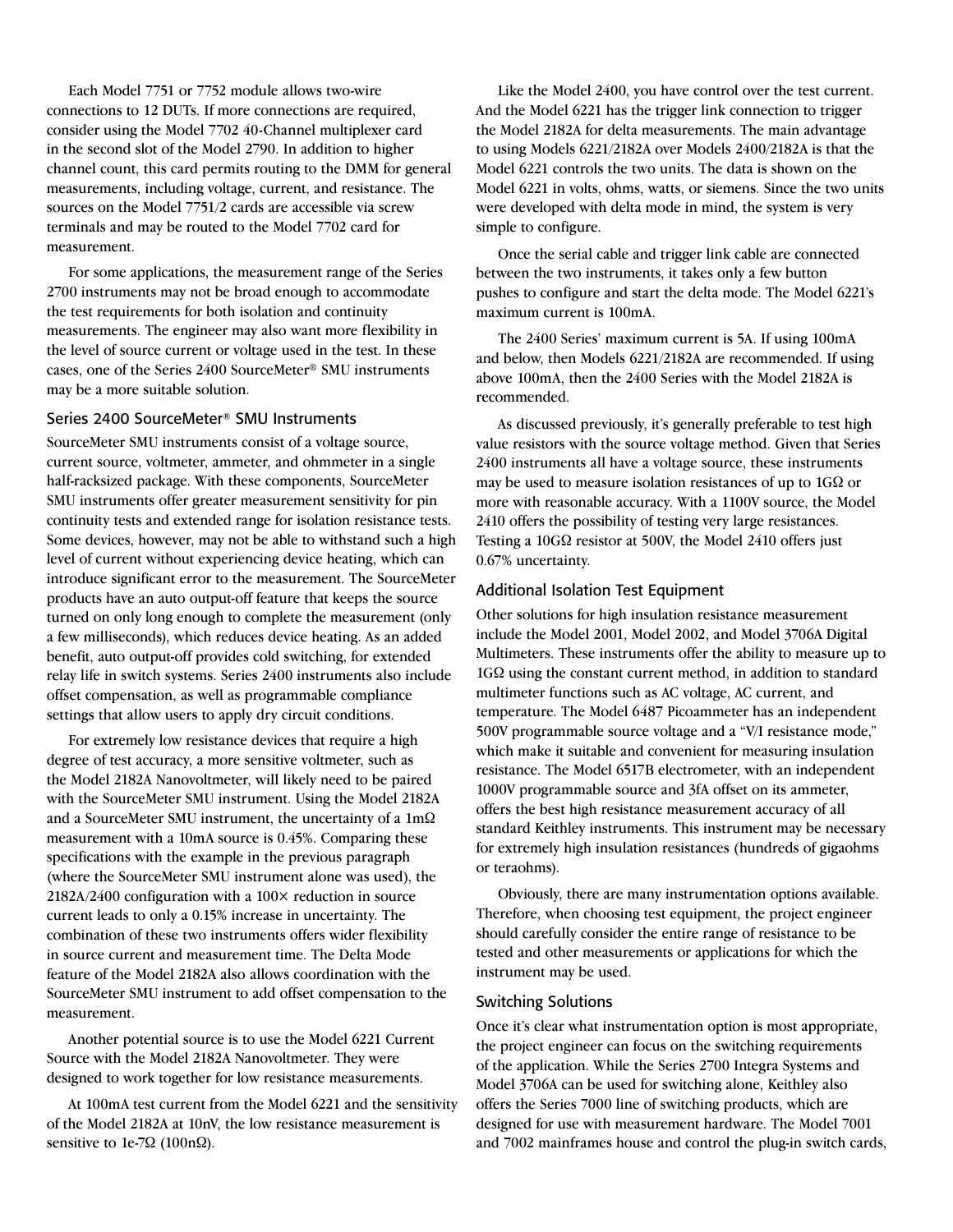which contain the relays that will connect the test equipment to the test points of the connector. Plug-in switch cards are available in a variety of relay configurations. The multiplexer and the matrix are the two most common switch topologies. Multiplexer cards are used to connect one instrument to many test points or vice versa. *Figure 5* shows a simple multiplexer configuration in which resistors are connected across each relay. When only one channel is closed, a device is connected to the inputs of the SourceMeter SMU instrument and can be tested. A matrix configuration, on the other hand, provides the flexibility required to test many different channel patterns. In a matrix, any one point in the system may be connected to any other point in the system. For example, this configuration is useful when more than one instrument is needed to test each device. *Figure 6* shows a simple matrix configuration with connections to two instruments and five pins of a six-pin device. Although two channels must be closed in order to perform a measurement, the matrix configuration allows testing any possible combination of connector pins.



Figure 5. Multiplexer Configuration



Figure 6. Matrix Configuration

The Series 7000 switch mainframes are "smart" in that they can save switch patterns and sequences. These mainframes also have built-in trigger hardware (see the Trigger Link description in the section titled "Optimizing the Measurement") that affords hardware handshaking between the switch mainframe and the measurement equipment. With this external triggering, the instruments can execute the programmed test sequence without operator intervention.

In addition to the relay configuration, it's very important to consider the specifications of the switch card when choosing switch hardware. The goal of switching is to make connections without compromising the measurement. When measuring pin continuity (low resistances), it's important to choose a switch card with low contact potential and a current rating high enough to withstand test current. When measuring insulation resistances, choose a switch card with low offset current, high isolation resistance, and a voltage rating high enough to withstand source voltage. For more detailed information on selecting appropriate switch hardware, refer to Keithley's *Switching Handbook*.

# Optimizing the Measurement Trigger Link

The Trigger Link is a hardware handshake bus used by the instruments to ensure proper test sequencing. It's a standard feature on all newer Keithley instruments, including those mentioned in this note. When the meter and switch mainframe are connected via a Trigger Link cable, they can trigger each other to allow faster test completion. This built-in bus eliminates the need for direct PC control of most system synchronization functions. When the Trigger Link function is used properly, the only functions the PC performs are initiating the test and retrieving data from the system.

# Solutions to Typical Sources of Error

### Noise

Noise can come from many sources in the production environment. When electrically charged objects, such as machinery, electrical motors, or fluorescent lights are brought near an uncharged object (i.e., the device under test), small, unwanted voltages may be generated. To minimize the effects of this electrostatic interference, ensure all system cabling is properly shielded. All shields should be connected to a single common point such as the signal LO. Whether the system cabling is single- or multi-conductor, it's best to use one shield around the wire bundle.

## Leakage Current

Stray or leakage current in cables and fixtures can be a source of error in measurements of extremely low currents, such as for high impedance devices or parameters. To minimize leakage current problems, the test fixture insulation must be made of materials with resistances much higher than the impedances being tested. If proper care is not taken, some portion of the test current will flow through any low impedance path to ground,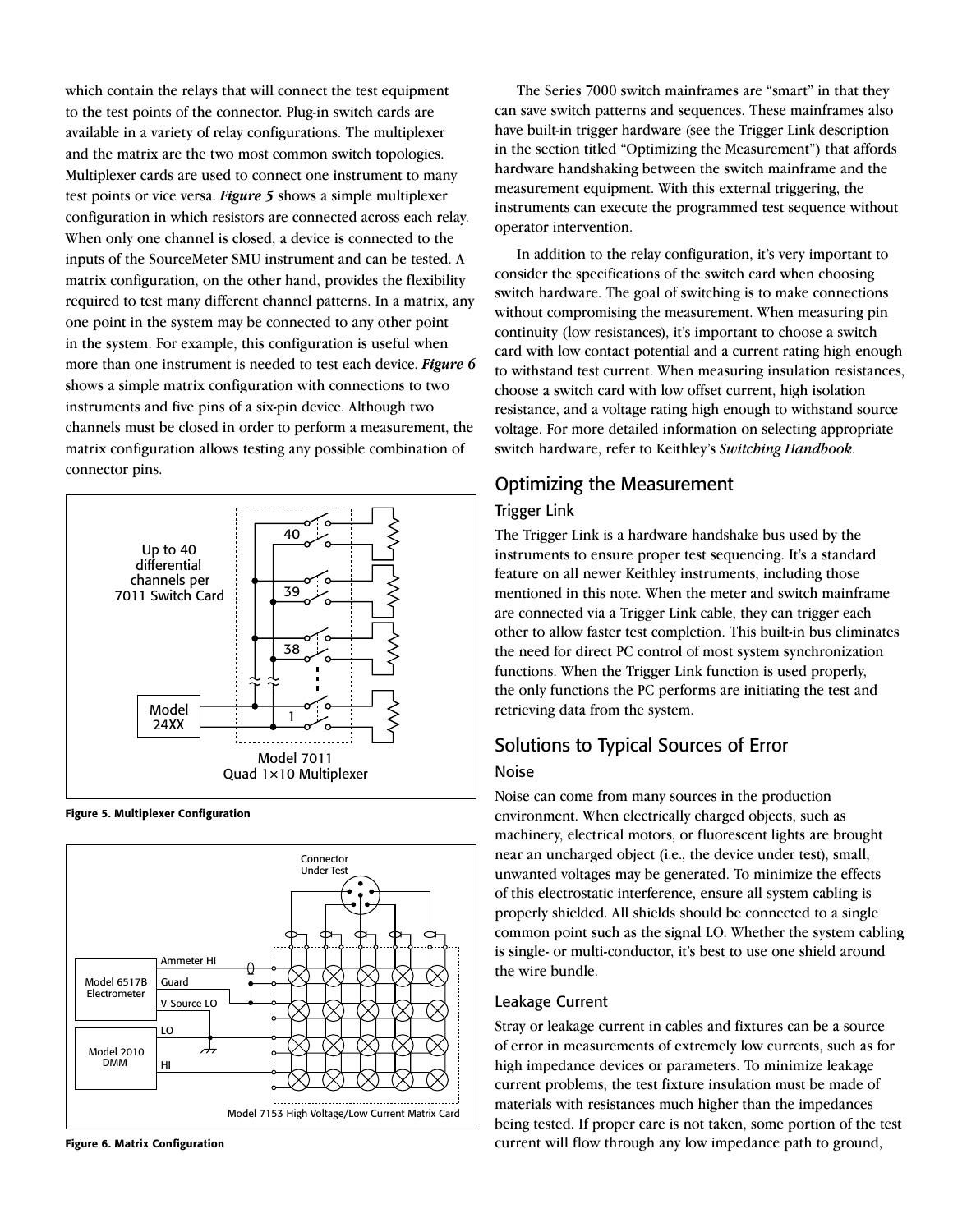affecting measurement results. An alternate method of reducing leakage currents is to guard the test. When testing multi-pin connectors, it's also important to guard the other pins that are not being tested because the resistance between the other pins and ground may affect the final measurement. By connecting the guard output from the meter to the other pins, the undesirable resistance and subsequent leakage to ground is eliminated. Refer to Keithley's *Low Level Measurements* handbook for detailed information on guarding.

*Figure 7* illustrates how to connect the Model 6517B Electrometer to make a high resistance measurement properly to minimize leakage current, cable capacitance, and noise.



Figure 7. Model 6517B Connections for Making Guarded Ohms Measurement

#### Cable Capacitance

The amount of capacitance in the test system cabling will determine the settling time required to obtain an accurate reading. Settling time is determined by the system's RC time constant; a large resistance value can result in significant settling times, even with a relatively small capacitance value. For best accuracy, let four to five time constants elapse before taking the measurement. System capacitance, and thereby settling time, can be reduced by keeping cable lengths as short as possible, guarding the system properly, and using the source voltage, measure current method of making high resistance measurements.

#### Lead Resistance

A common source of error for low impedance occurs when only two test leads are connected to the DUT. In this configuration, both the current source and voltmeter use the same pair of leads. The lead resistance, being in series with the DUT, is added to the final measurement. Such a setup is especially detrimental for testing connector pins because the test lead resistance may actually be greater than the resistance of the connector itself. *Figure 8a* illustrates this effect. To eliminate lead resistance effects, the current source and voltmeter must be separated so that four wires (force and sense leads) are used to connect to the device. The amount of current in the sense leads is negligible and so the lead resistance is insignificant. *Figure 8b* shows how

the voltmeter senses the voltage drop across the DUT without the effect of the lead resistance.



Figure 8a. Two-Wire Measurement Figure 8b. Four-Wire Measurement

#### Thermoelectric EMFs

Thermoelectric EMFs may cause measurement problems for low impedance measurements. The voltage drop across low impedance devices is typically very small. Thermoelectric EMFs may be on the same order of magnitude as the test signal, thereby introducing significant error. Most of the instruments discussed in this note can be programmed to cancel the effects of thermoelectric offsets automatically through the offset compensation or current reversal technique. This technique involves taking two measurements. The first measurement is taken at the desired positive source level, then the second is taken at the opposite source polarity (or at 0A, depending on the instrument). These two measurements are then subtracted from each other and the resulting resistance is calculated as follows:

Delta Mode Ohms = 
$$
\frac{(V_2 - V_1)}{(I_2 - I_1)}
$$

where:  $I_1$  is the source current set to a specified positive value.

 $I_2$  is the same current value as  $I_1$  with opposite polarity.

 $V_1$  is the voltage measured at  $I_1$ .

 $V_2$  is the voltage measured at  $I_2$ .

### Equipment List

The equipment needed to build the connector test system illustrated in *Figure 6* includes:

- Keithley Model 6517B Electrometer/High Resistance System
- Keithley Model 2010 Low Noise Multimeter
- Keithley Model 7001 (or 7002) Switching Mainframe
- Model 7153 4×5 High Voltage Low Current Matrix Switching cards. Each card can accommodate up to five connector pins.
- Model 7153-TRX cables for connecting to the 7153 card. Two cables are required for each switch card in the system.
- Model 237-TRX-T 3-slot Triax T adapters. Four adapters are required for each switch card in the system.
- PC with Model KUSB-488 Interface Card
- Three Model 7007 IEEE-488 Interface Cables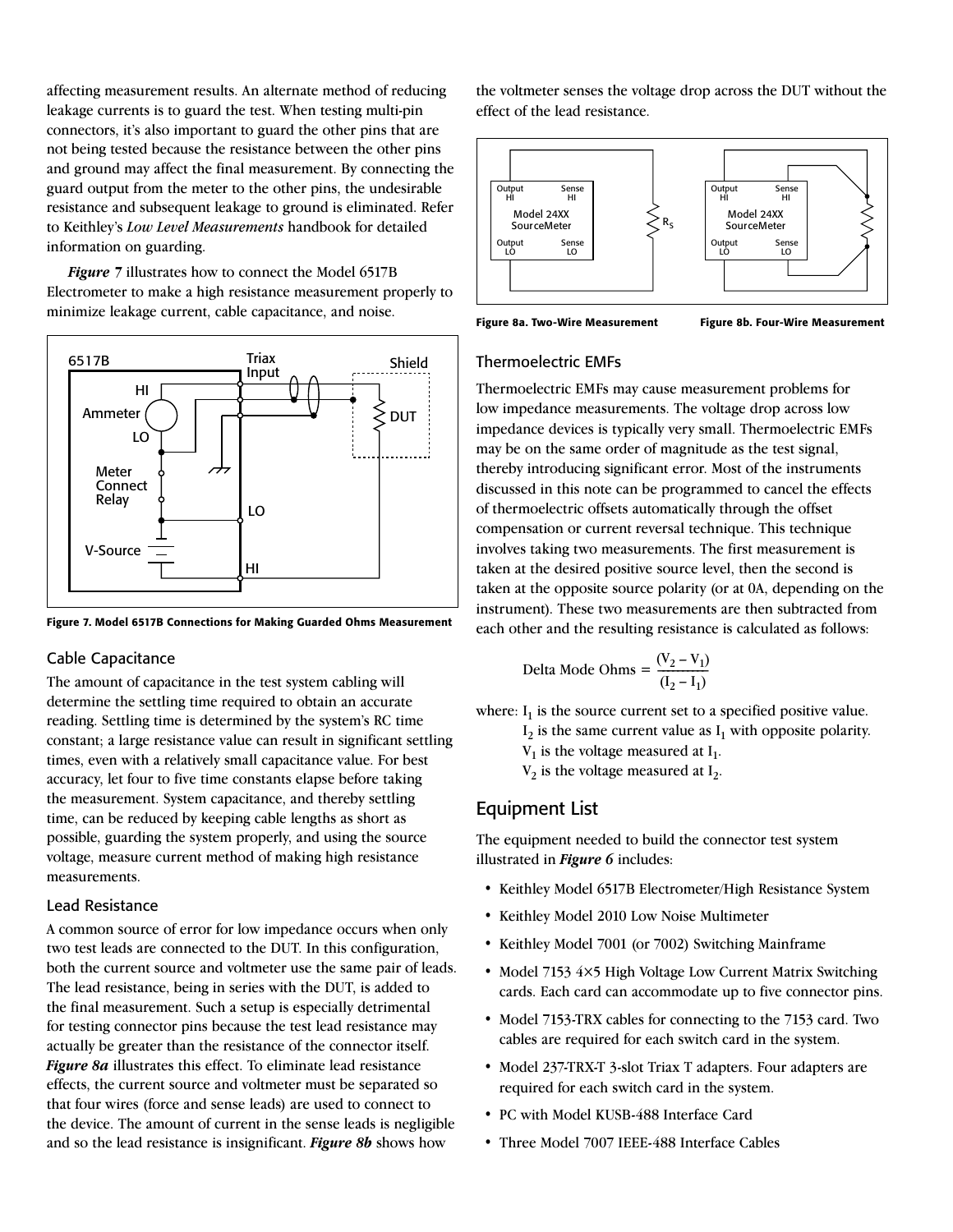# Test System Safety

Many electrical test systems or instruments are capable of measuring or sourcing hazardous voltage and power levels. It's also possible, under single fault conditions (e.g., a programming error or an instrument failure), to output hazardous levels even when the system indicates no hazard is present. These high voltage and power levels make it essential to protect operators from any of these hazards at all times. Protection methods include:

- Design test fixtures to prevent operator contact with any hazardous circuit.
- Make sure the device under test is fully enclosed to protect the operator from any flying debris. For example, capacitors and semiconductor devices can explode if too much voltage or power is applied.
- Double insulate all electrical connections that an operator could touch. Double insulation ensures the operator is still protected, even if one insulation layer fails.
- Use high reliability, fail-safe interlock switches to disconnect power sources when a test fixture cover is opened.
- Where possible, use automated handlers so operators do not require access to the inside of the test fixture or have a need to open guards.
- Provide proper training to all users of the system so they understand all potential hazards and know how to protect themselves from injury. It's the responsibility of the test system designers, integrators, and installers to make sure operator and maintenance personnel protection is in place and effective.

# Alternative Solutions

Some types of connectors must be tested over wider voltage and current ranges than those described here. Keithley Application Note #2154, "Testing Devices with High Voltage and High Current," describes how to configure a test system based on SourceMeter SMU instruments that supports testing isolation resistance up to 1100V and continuity up to 3A.